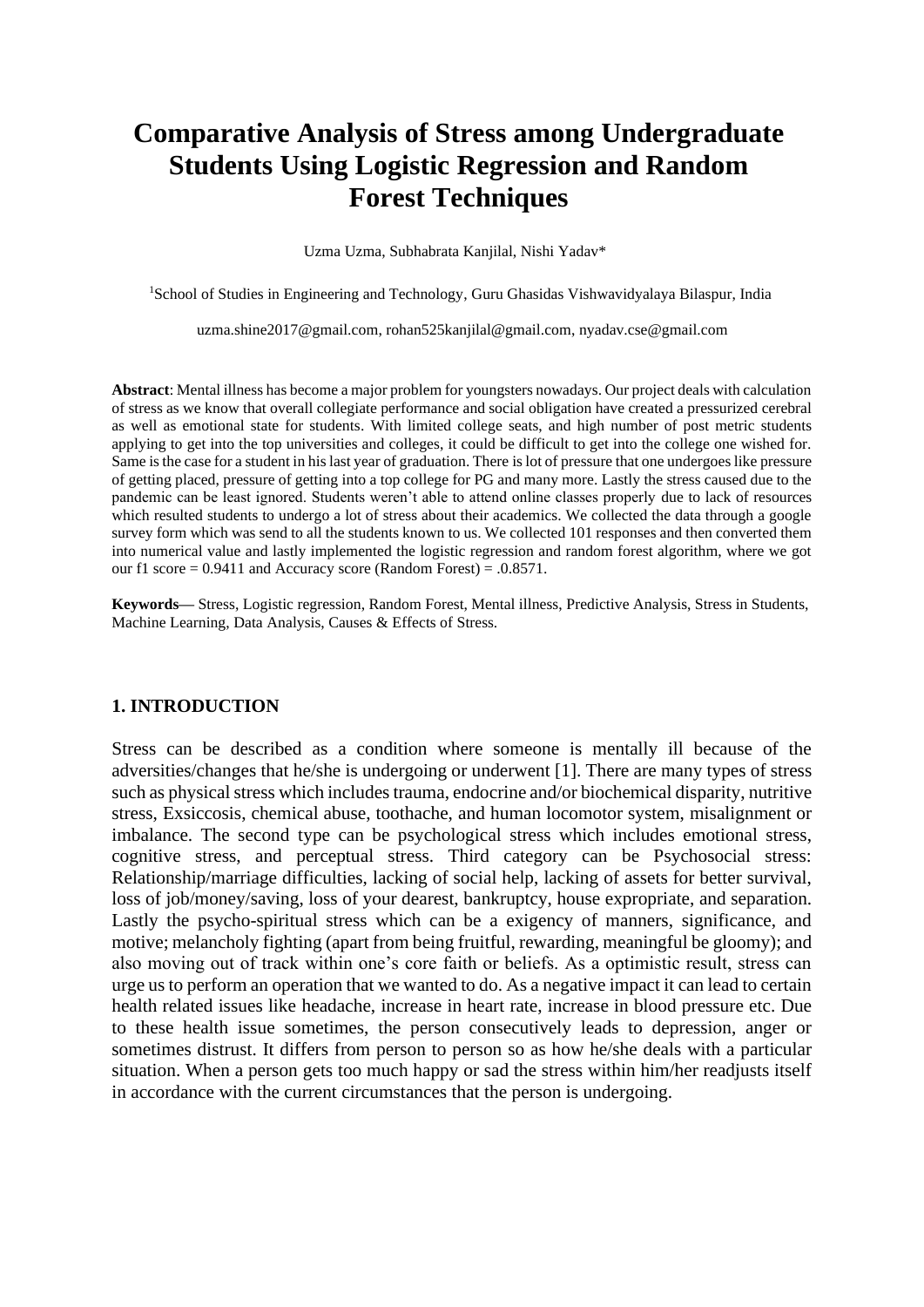

**Fig. 1.** Graphical Abstract

| Table.1. Causes & Effects of Stress reported by students |  |  |  |  |  |
|----------------------------------------------------------|--|--|--|--|--|
|                                                          |  |  |  |  |  |

| <b>Behavioral effects: -</b>                            |                                       |
|---------------------------------------------------------|---------------------------------------|
|                                                         | Causes: -                             |
| i. Alteration in activity levels                        |                                       |
| ii. Decrease in ability and efficacy                    | i. Study overload                     |
| iii. Difficultly in communicating                       | ii. Lack of financial Support         |
| iv. Increased sense of humour/gallows humour            | iii.Family issues                     |
| v. Irritability, outbursts of anger, frequent arguments | iv. Issues with friend or significant |
| vi. Ability to nap, chill or let down                   | partner                               |
| vii. Modification in eating regime                      | v. Health Related Issue               |
| viii. Insomnia                                          | vi. Involvement in clubs/organisation |
| ix. Change in work execution                            |                                       |
| x. Periods of bawl                                      |                                       |
| xi. Increment in intoxication, sugar or caffeine        |                                       |
| xii. Attentive about safety or the surrounding habitat  |                                       |
| xiii. Avoidance of things or places that prompt         |                                       |
| memories                                                |                                       |
| xiv. Accident prone                                     |                                       |
| Psychological or emotional effects: -                   | <b>Cognitive effects: -</b>           |
| i. Feeling fearless, joyful or invincible               | i. Memory problems/forgetfulness      |
| ii. Contradiction in thoughts                           | ii. Disorientation                    |
| iii. Anxiety or alarmed                                 | iii. Confusion                        |
| iv. Worry about security of yourself and others         | iv. Slowness in                       |
| v. Get irritated or angry easily                        | thinking, analysing, or               |
| vi. Anxious or nervous                                  | comprehending                         |
| vii. Misery, sullen, regret or depression               | v. Difficulty in calculating, setting |
| viii. Realistic or anguish dreams                       | preference giving opinion             |
| ix. Apologetic or "survivor guilt"                      | vi. Difficulty focusing               |
| x. Feeling speechless, incapable or desperate           | vii. Short notice span                |
|                                                         | viii. Loss of aim                     |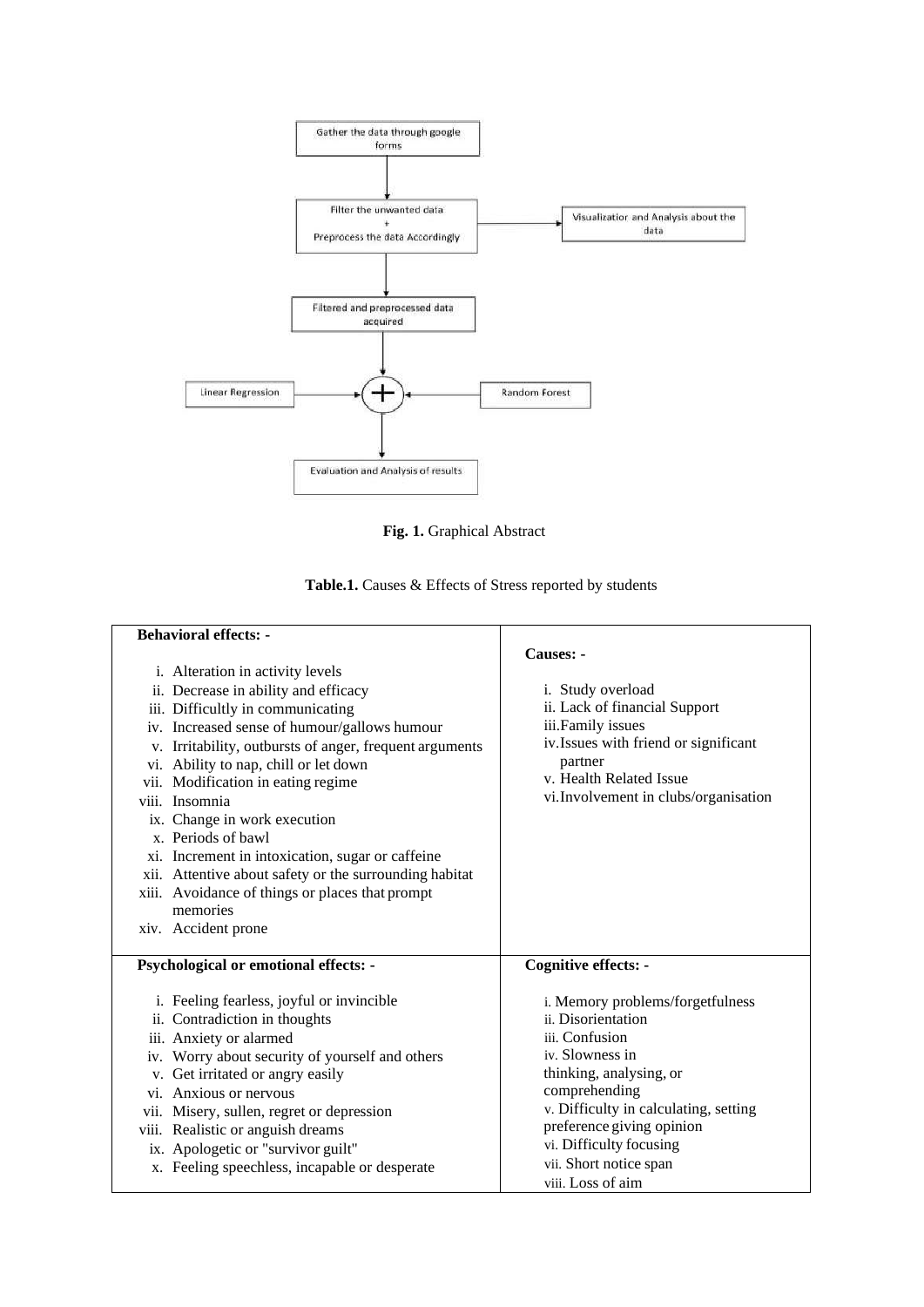|                               | xi. Feeling deserted, off-track, desolate or         | ix. Foggy about the disaster or an |
|-------------------------------|------------------------------------------------------|------------------------------------|
| abandoned                     |                                                      | incident happened                  |
| xii. Boredom                  |                                                      |                                    |
|                               | xiii. Compulsive behaviour Feeling misinterpreted or |                                    |
| unacknowledged                |                                                      |                                    |
| Bodily effects -              |                                                      |                                    |
|                               |                                                      |                                    |
| i. Tachycardia                |                                                      |                                    |
| 11.                           | Increased blood pressure                             |                                    |
|                               | iii. Upset stomach, nausea, diarrhoea                |                                    |
|                               | iv. Increased or decreased appetite which may be     |                                    |
|                               | accompanied by weight loss or gain                   |                                    |
| v. Sweating or chill          |                                                      |                                    |
|                               | vi. Tremors or muscle twitching                      |                                    |
| vii. Muffled hearing          |                                                      |                                    |
| viii. Tunnel vision           |                                                      |                                    |
| ix. Feeling uncoordinated     |                                                      |                                    |
| x. Headaches                  |                                                      |                                    |
| xi. Pain in muscles           |                                                      |                                    |
| xii. Photosensitive sight     |                                                      |                                    |
| xiii. Lumbago                 |                                                      |                                    |
| xiv. Globus sensation         |                                                      |                                    |
| xv. Easily startled           |                                                      |                                    |
|                               | xvi. Tiredness that does not go with sleep           |                                    |
| xvii. Menstrual cycle changes |                                                      |                                    |
|                               | Change In sexual desire or response                  |                                    |

## **2. MATERIALS AND METHODS**

## *A. Study Population*

We created a google form having 12 questions asking about the person's experience about how he dealt with the stress. We also tried to put certain questions where we enquired about whether he feels or not that he is in stress by scaling himself from the number 1 to 10 , where 1 meant not at all stressed and 10 meant very stressed. Similarly, we enquired about how much he can handle the stress by scaling himself from the number 1 to 10 , where 1 meant cannot handle at all and 10 meant can to handled easily . The questionnaire also dealt with what were the causes of stress and how did it affected the person

## *B. Filtering the data*

We received about 109 responses but after filtering we were left with only 101. We went through each and every minute details of the responses received and deleted the responses which were duplicate or were not felt genuine. We then created another xml sheet which dealt with only the information required excluding the information like gender, study, year of birth etc.

## *C. Conversion of the data*

The responses were then converted into numerical like if a person has ticked one option for the usual cause of stress as study issues, then we gave 1 to the vertical corresponding study issue and gave 0 to all other usual causes of stress. Similarly, it was done for all the left 81 responses. Finally, we added all the values of a particular row and stored them in their corresponding row. Then we took the average of all the values and concluded that a person whose values were added below 34 were not in stress whereas above 34 could be in stress. For the people who got a score below 34 we checked their answer for the question - How do you usually experience stress, if the answer to this particular was found relevant then too we concluded that the person is in stress even though he has a score below 34. As we can see in the screenshot below that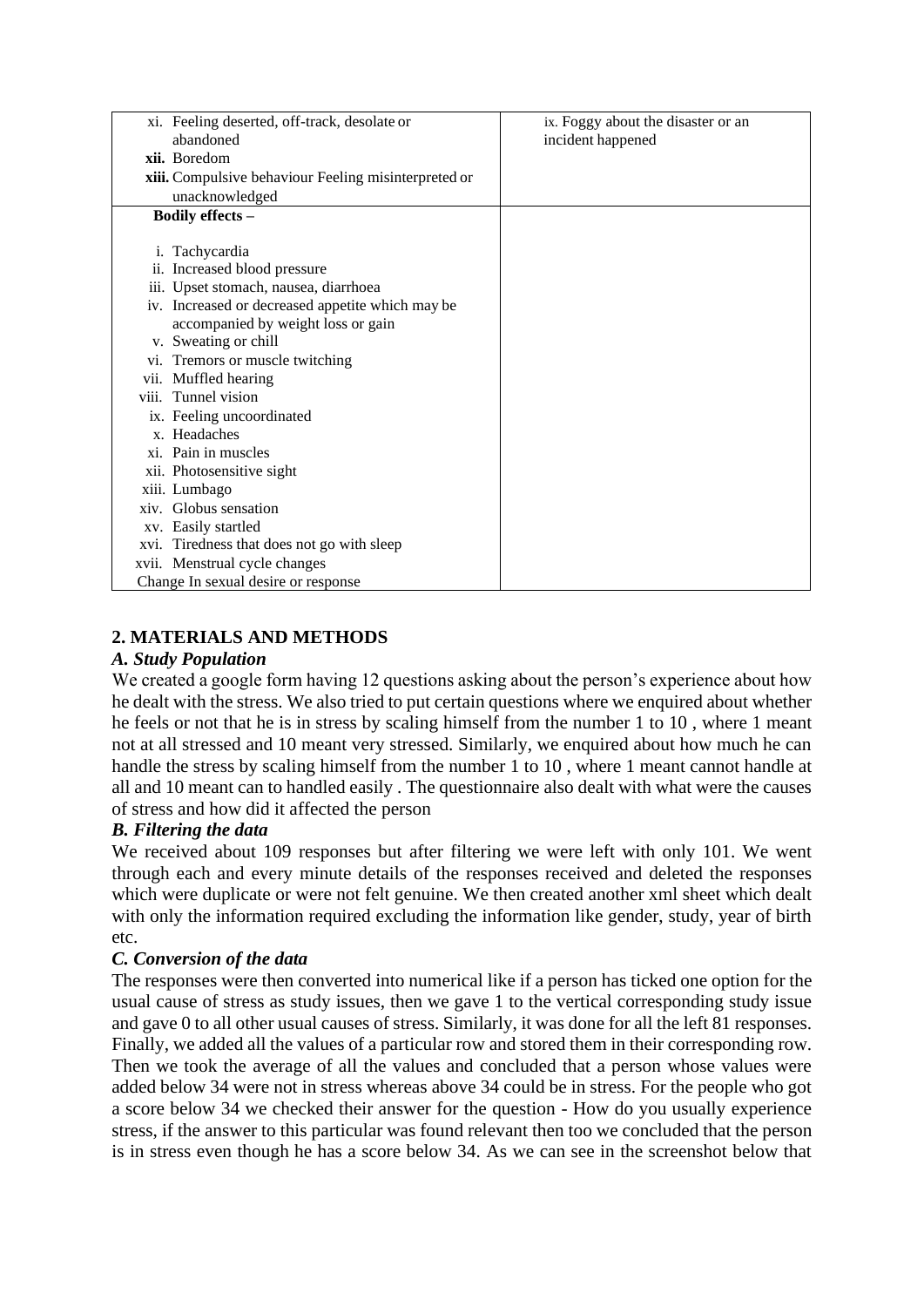the first response was that the usual cause of stress for that student was issue with significant other partner so we gave 1 to this particular vertical and the left other columns were marked 0.

What are the usual causes of stress in your life? (Select all that apply) \*

|  | <b>STUDIES ISSUES</b>                                                                 |
|--|---------------------------------------------------------------------------------------|
|  | <b>FINANCIAL ISSUES</b>                                                               |
|  | <b>FAMILY ISSUES</b>                                                                  |
|  | <b>FRIENDS ISSUES</b>                                                                 |
|  | ISSUES WITH SIGNIFICANT OTHER(PARTNER)                                                |
|  | <b>HEALTH-RELATED ISSUES</b>                                                          |
|  | INVOLVEMENT IN CLUBS/ORGANISATION                                                     |
|  | None of the above                                                                     |
|  | Other:                                                                                |
|  | $\sim$<br>$\sim$ $\sim$ $\sim$ $\sim$ $\sim$<br>$\sim$ $\sim$<br>$\sim$ $\sim$ $\sim$ |

**Fig. 2.** Screenshot of the Google Form

| What are the usual causes of stress in your life? (Select all that apply) |                                                                                                                          |
|---------------------------------------------------------------------------|--------------------------------------------------------------------------------------------------------------------------|
| ISSUES WITH SIGNIFICANT OTHER(PARTNER)                                    |                                                                                                                          |
| STUDIES ISSUES, FINANCIAL ISSUES, FAMILY ISSUES                           |                                                                                                                          |
| STUDIES ISSUES, FRIENDS ISSUES, INVOLVEMENT IN CLUBS/ORGANISATION         |                                                                                                                          |
| <b>STUDIES ISSUES</b>                                                     |                                                                                                                          |
| <b>FINANCIAL ISSUES</b>                                                   |                                                                                                                          |
| STUDIES ISSUES, FINANCIAL ISSUES                                          |                                                                                                                          |
| STUDIES ISSUES, FINANCIAL ISSUES, FAMILY ISSUES                           |                                                                                                                          |
|                                                                           | STUDIES ISSUES, ISSUES WITH SIGNIFICANT OTHER(PARTNER), In my College no campus placement and there are not any clubs/or |
| One Girl that I've approach                                               |                                                                                                                          |
| STUDIES ISSUES, FAMILY ISSUES, FRIENDS ISSUES, Neighbors issue @          |                                                                                                                          |
| <b>STUDIES ISSUES</b>                                                     |                                                                                                                          |
|                                                                           | STUDIES ISSUES, FINANCIAL ISSUES, FAMILY ISSUES, FRIENDS ISSUES, ISSUES WITH SIGNIFICANT OTHER(PARTNER), HEALT           |
| STUDIES ISSUES, FINANCIAL ISSUES, education system of college             |                                                                                                                          |
| STUDIES ISSUES FINANCIAL ISSUES<br>Form Responses 1                       | $\mathbb{R}$<br>$\sim$                                                                                                   |
|                                                                           | <b>Fig. 3.</b> Screenshot of the Responses                                                                               |

|                         |  |  |           | $^{\circ}$ |
|-------------------------|--|--|-----------|------------|
|                         |  |  |           |            |
|                         |  |  |           |            |
|                         |  |  |           |            |
|                         |  |  |           | $\circ$    |
|                         |  |  |           | o          |
|                         |  |  |           | $\Omega$   |
|                         |  |  |           |            |
|                         |  |  |           | ø          |
|                         |  |  |           | $\alpha$   |
|                         |  |  |           |            |
|                         |  |  |           | $\circ$    |
|                         |  |  |           | $\Omega$   |
|                         |  |  |           | o          |
|                         |  |  |           |            |
|                         |  |  |           | o          |
|                         |  |  |           | $\alpha$   |
|                         |  |  |           |            |
|                         |  |  |           |            |
| Preprocessed car<br>(4) |  |  | $1.141 -$ |            |

**Fig. 4.** Screenshot of the converted data

#### *D. Related work*

In [1], the author founded analytically notable difference between bottom line and stress periods for seven from the complete parameters used. Given the determined noteworthy similarities between some of the variables. They concluded that three EDA variables (average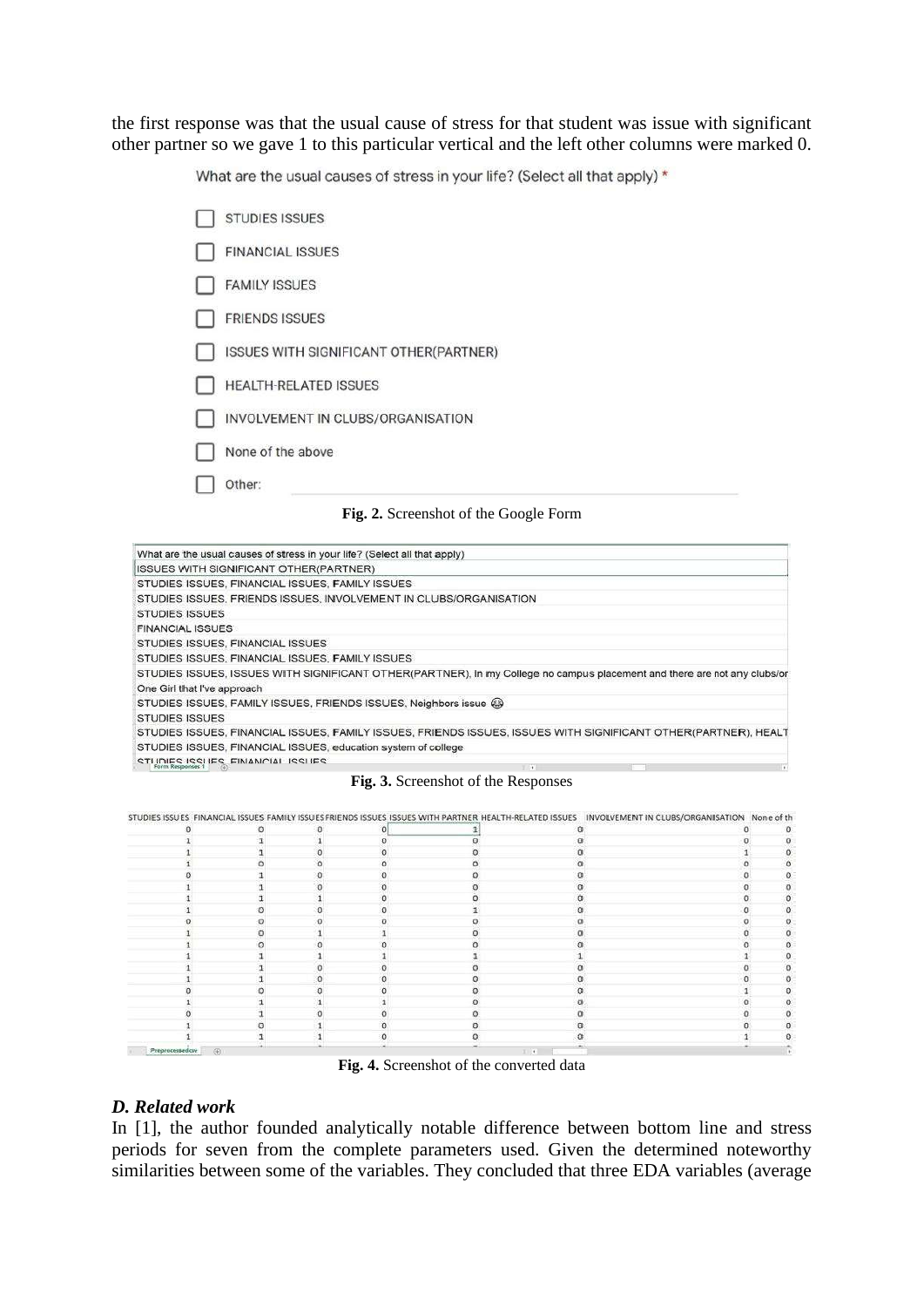SCL, number of 14 peaks and duration) and one HRV parameter (average HR/ average RR/HF) can be used in a hand-on stress analysis procedure [1].

In [2], the authors found that out of these four algorithms Naïve Bayes, K-Nearest Neighbors, Support Vector Machine, Random Forest. SVM has performed good as its quantity of data is and its geometric way of categorization is also low. Finding and Analyzing methods like PSS with increased exact conclusions and small cost can help improve the cerebral health of each person and make everyone sound fine (mentally) [2]. In [3], the authors developed a tool using Naive Bayes and Sentimental Analysis which was capable of classifying student tweets into a different set of categories based on the student expressed emotions [3]. In [4], the authors compared two algorithms that were Naive Bayes and K-Nearest Neighbors, after all the [13] processing done they concluded that the switch in the amount of information has affected accuracy, f1-score, recall & precision, both through the percentage split tests and k-cross validation [4]. In [5], the authors worked on the Logistic Regression, SVM (Linear Kernel), KNN, Decision Tree, Random Forest and Proposed Ensemble Model and they concluded that more than 74% of the students experienced stress [5]. In [6], the authors described stress as the actuality that is worldwide existed, among all the students of almost each and every stream, irrespective of gender, age, class and other attributes. They performed a parallelepiped questionnaire-based look-over before coming to this conclusion [6]. In [7], the authors used two methods namely the Coping Inventory for Stressful Situations (CISS) & Alcohol Use Dependency Identification Test (AUDIT), and concluded that there is no co-relation among drinking intentions, alcohol dependency risk and stress handling styles in the observed group of people [7]. In [8], the authors observed that the relationship between ACEs, and stress report by the individual was managed by the PTSD-S. This shows that students who report PTSD-S following childhood misfortune undergo higher levels of stress. Traditional and non-traditional students have a difference in their ICLRE scale responses [8].

### **3. DATA PROCESSING**

#### *A. Algorithms*

Logistic regression has been used to estimate the probability that whether a student is suffering from high stress (1) or is in low stress (0), using the causes and effects that are thought to be related to or influence such cause [14]. Here in this paper, we have implemented Binary Logistic Regression which has a dependent variable "Stress" represented by a target variable, which has two values labelled "0" which represents low stress and "1" which represents high stress [9]. Logistic regression has been used to estimate the probability that whether a student is suffering from high stress (1) or is in low stress (0), using the causes and effects that are thought to be related to or influence such cause [14]. The second Algorithm used is Random Forest, it considers so many decision tresses thus forming a forest. It uses selecting feature randomly for building every individual decision tree and then try to create an uncorrelated forest of trees whose prediction by a certain group of features is more accurate than that of any individual decision tree [13].

### *B. Data Analysis*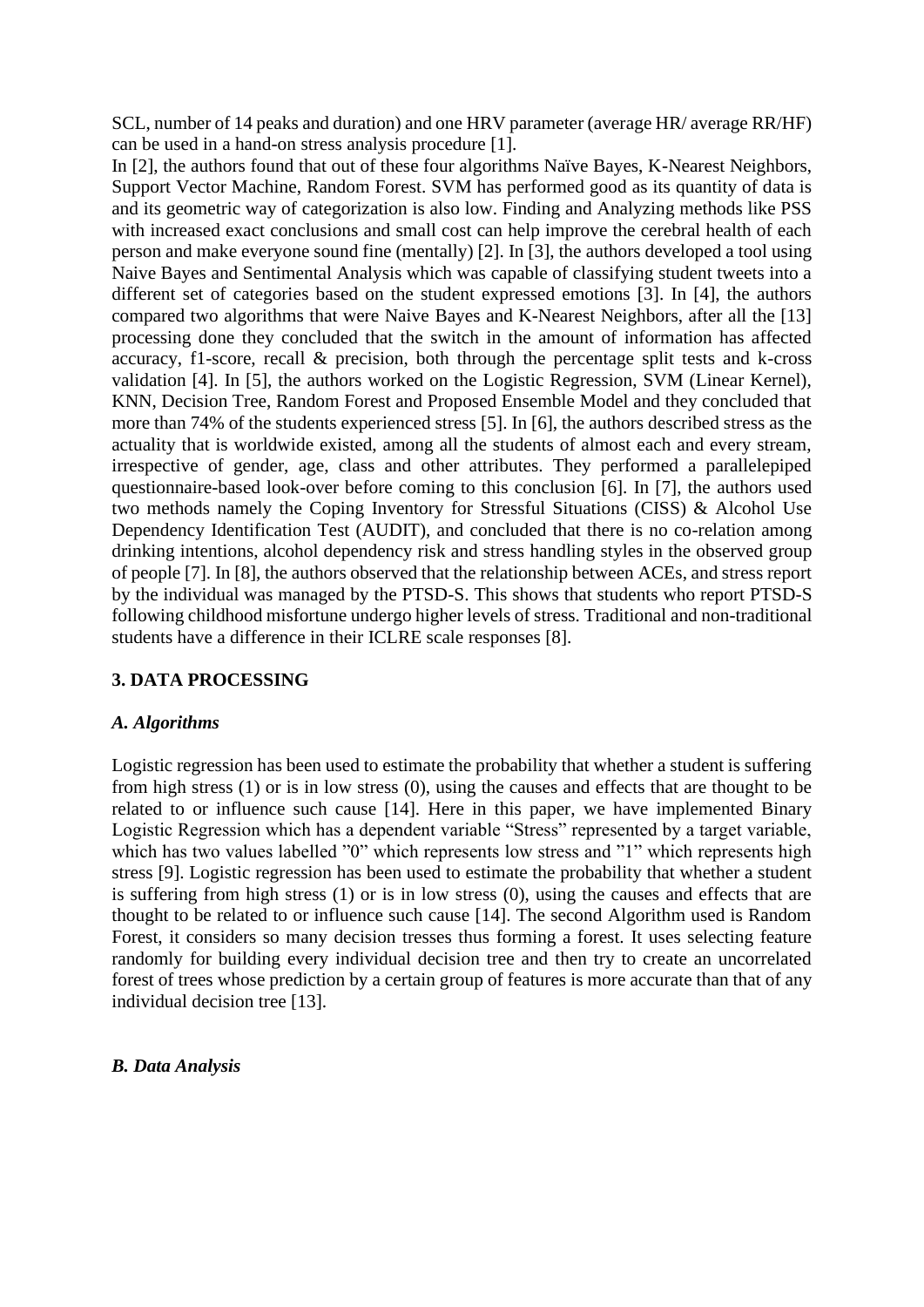| <b>Stress</b> |  |
|---------------|--|
| Gender        |  |
| Female        |  |
| Male          |  |

**Fig. 5.** In the above crosstab, shows the no. of males and females under high stress (1) / low stress (0).

| Stress 0     |               | ಾ                    |
|--------------|---------------|----------------------|
| Age          |               |                      |
| 19           | 5             |                      |
| 20           |               |                      |
| 21           | 13            |                      |
| 22           | 11.           |                      |
| 23           | -9            |                      |
| 24           | 6.            | ಾ                    |
| 25           | $\mathcal{A}$ | $\cdot$ <sub>2</sub> |
| 27<br>$\sim$ | -0            | 三性                   |

**Fig.6.** Age to Stress Comparison

In the above crosstab, we can conclude that people who are in age range of 18 -21, most of them are under low stress (0), the people who are in age range of 20-22, some of them are under low stress (0) and some of them are under high stress (1). But in the age range of 22-26, most of the people are in high stress (1).



**Fig. 7.** Distribution of Stress

### *C. Performance Parameters*

**Accuracy**: Overall, how often has the classifier correctly classified the data?

$$
Accuracy = \frac{TP + TN}{TP + TN + FN + FP} [15] \dots (1)
$$

where,  $TP = True$  Positive,  $FP = False$  Positive,  $TN = True$  Negative,  $FN = False$  Negative [15].

**True Positive Rate (TPR)**: It can be defined as when the actually *data* denotes that the person is actually in low stress but the system predicts low stress?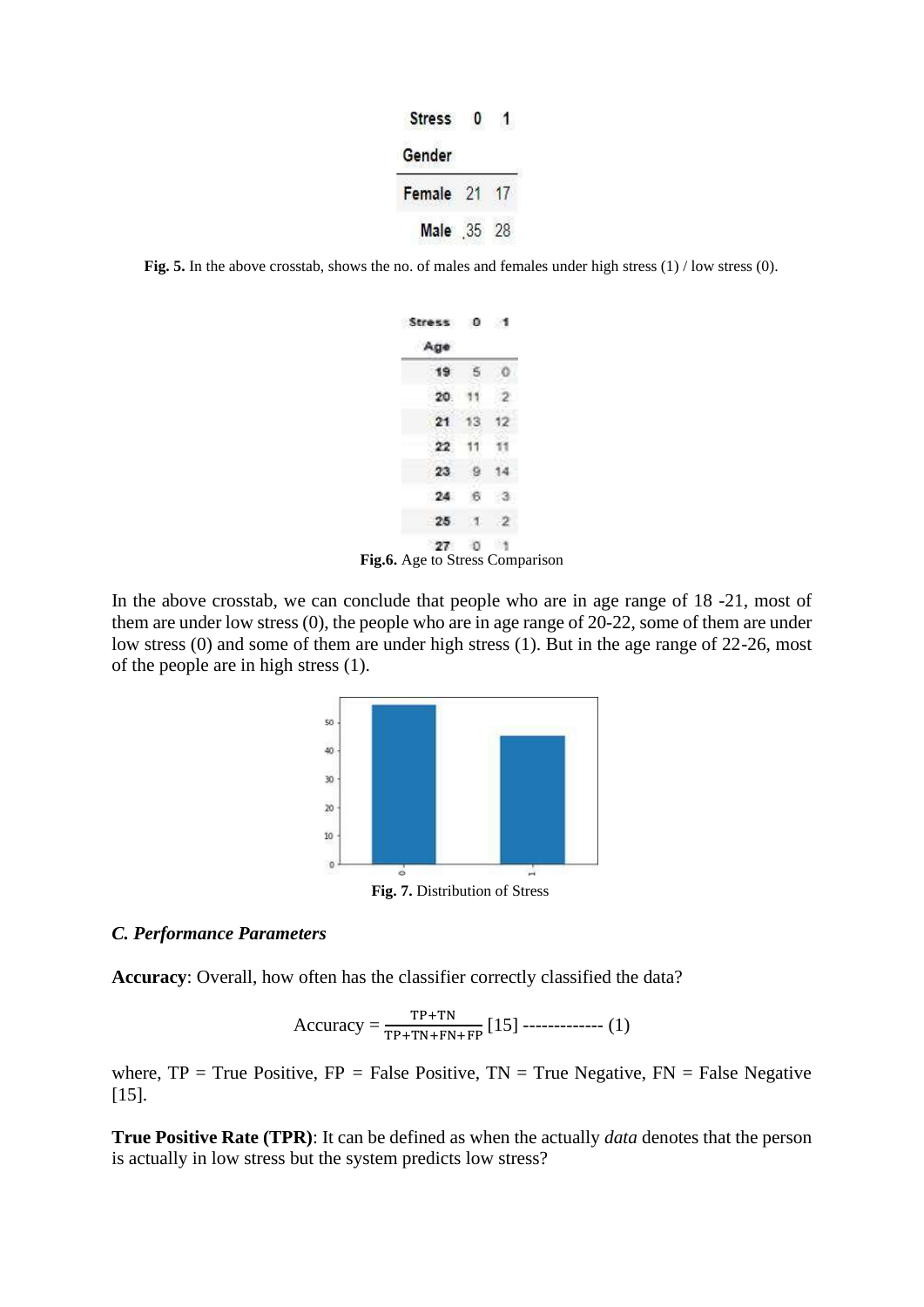TPR = 
$$
\frac{\text{TP}}{\text{TP+FN}}
$$
 [15]  $\dots$  (2)

Also known as" **Recall**" or" **Sensitivity**". [15]

**False Positive Rate (FPR)**: It can be defined as when the actually data denotes that the person is actually in high stress but the system predicts low stress [15].

$$
FPR = \frac{FP}{FP + TN} [15] \dots (3)
$$

**True Negative Rate(TNR):** It can be defined as when the actually data denotes that the person is actually in high stress but the system predicts high stress.

$$
TNR = \frac{TN}{FP+TN} [15] \dots (4)
$$

It is equivalent to (1-FPR), also known as" **Specificity**" [15].

**Precision**: How much the data is actually low stressed, when the model predicts low stress correctly?

Precision = 
$$
\frac{\text{TP}}{\text{TP+FP}}
$$
 [15]  $\dots$  (5)

Precision will be calculated out of all the positive classes (i.e. low stress) the model predicted correctly, versus the number of classes that are actually positive (i.e. the data is actually of low stress) and Accuracy will be the number of class that were predicted correctly out of all the classes [16].

**f1 Score**: It is highly unfavorable to validate a model which a high recall and a low precision value or vice-versa. In order to make the model comparable, we use f1-Score. It is basically the harmonic mean between precision and recall [17] i.e.

$$
f1 score = \frac{2*Precision*Recall}{Precision+Recall} [15] \dots (6)
$$

It uses Harmonic mean instead of Arithmetic mean, thus pushing the values to their extreme ends. This helps the model to be more dependable/comparable [16].

#### **4. RESULT**

In this paper, we have used logistic regression and random forest algorithm and calculated f1 score and accuracy respectively for each algorithm. We found that majorly the students ranging from 21-23 aged group were in high stress (1) and also the ratio between male is to female in stress was found to be equal.

The performance parameters we considered above (in section III.C) were calculated as follows:

| <b>Parameter</b> | Logistic<br><b>Regression</b> | <b>Random</b><br>Forest |
|------------------|-------------------------------|-------------------------|
| <b>Accuracy</b>  | 95.23%                        | 90.47%                  |
| TPR              | 92.31%                        | 91.66%                  |

**Table 2.** Results Calculated for the performance parameters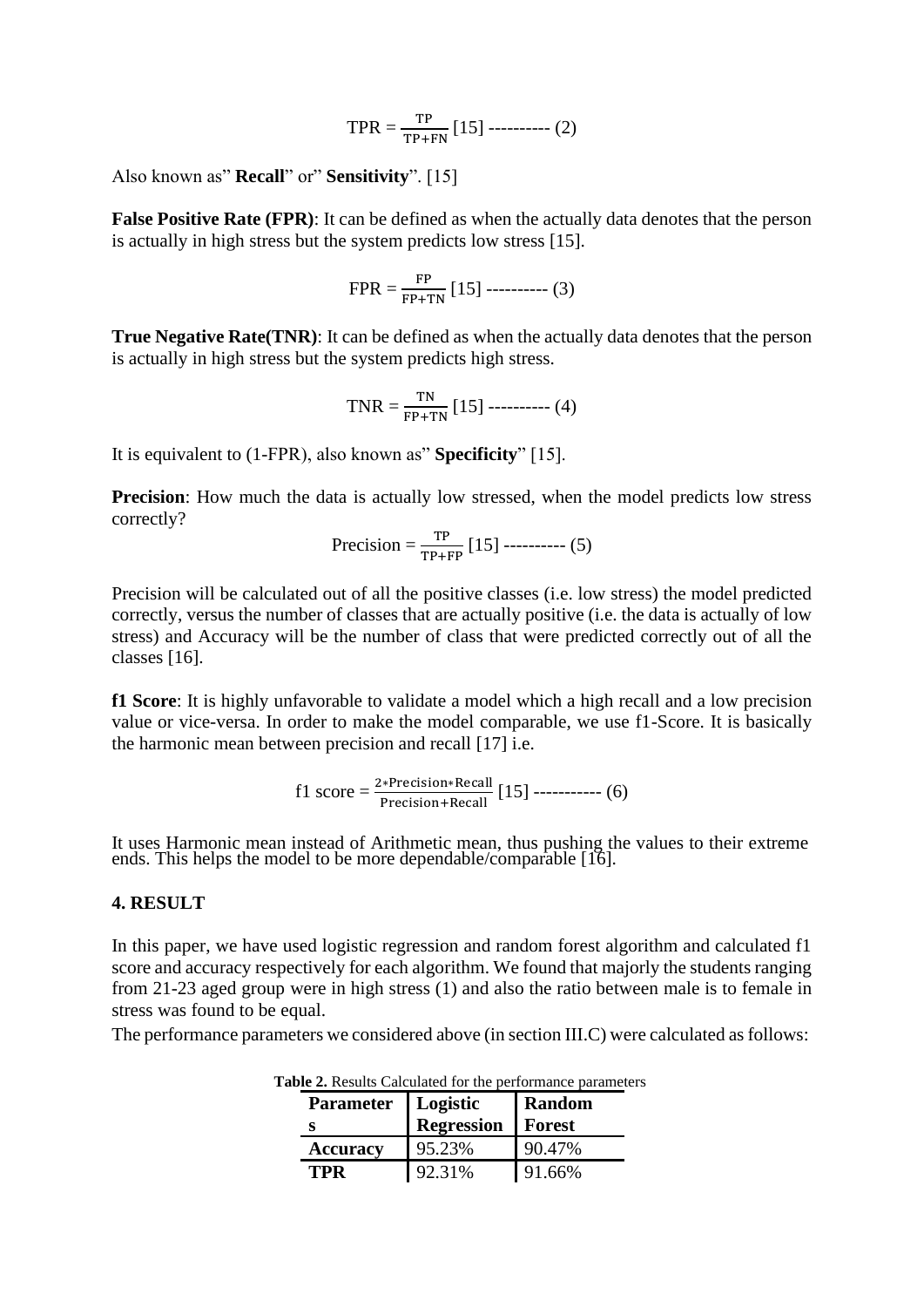| TNR              | 88.88% | 88.88% |
|------------------|--------|--------|
| <b>FPR</b>       | 0%     | 11.11% |
| <b>Precision</b> | 100\%  | 91.66% |
| f1-score         | 0.9411 | 0.8888 |

We can conclude that our data analysis and implementation is performing well, giving an accuracy of 95.23% and test f1 score as 0.9411 using logistic regression

|              | precision | recall | fi-score | support |
|--------------|-----------|--------|----------|---------|
| Ð            | 0.92      | 1.00   | 0.96     |         |
| $\mathbf{1}$ | 1.00      | 0.89   | 0.94     |         |
| accuracy     |           |        | 0.95     |         |
| macro avg    | 0.96      | 0.94   | 0.95     | $21 -$  |
| eighted avg  | 8.96      | 0.95   | 0.95     | 21      |

**Fig 8.** Classification report for Logistic Regression

and accuracy =  $90.47\%$  and f1 score = 0.8888 using random forest.

|              | precision |      | recall f1-score | support |
|--------------|-----------|------|-----------------|---------|
| 8            | 0.92      | 0.92 | 0.92            | 12      |
|              | 0.89      | 0.89 | 0.89            | -9      |
| accuracy     |           |      | 0.90            | 21      |
| macro avg    | 0.90      | 0.90 | 0.90            | 21      |
| weighted avg | 0.90.     | 0.90 | 0.90            | 21      |

#### **Fig 9.** Classification report for Random Forest



**Fig. 10.** Plot of AUC-ROC Curve

#### **5. CONCLUSION**

In this paper till now we have used two algorithms that are random forest and logistic regression [12] and after calculating we found that the results were good enough with accuracy of 95.23% and 90.47% respectively. Due to less availability of data, our model predicted almost everything correctly as 114 attributes were a key factor in model's performance. In future, our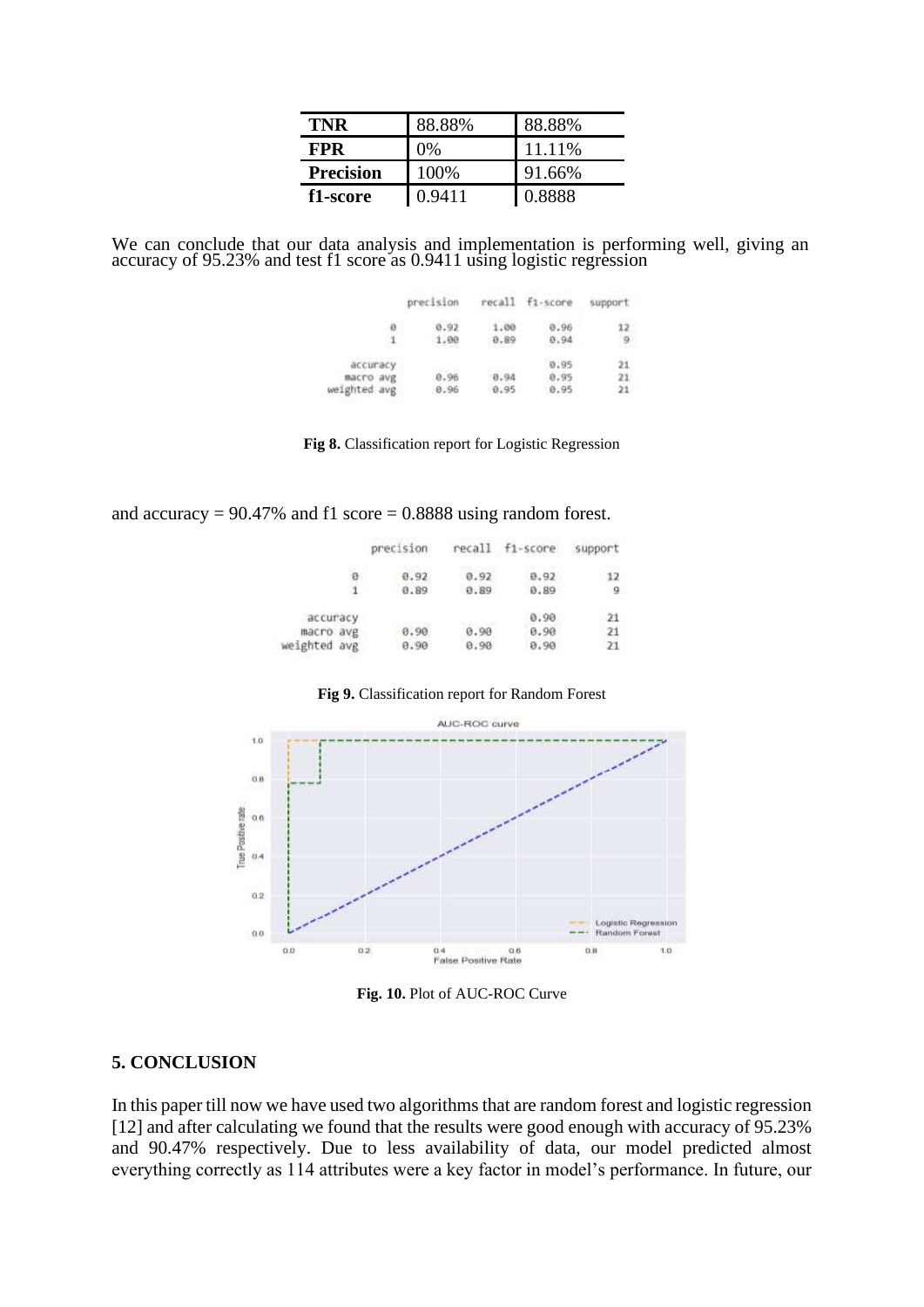main target will be to acquire more and more data so the precision of model becomes more and more sharp and also, we'll try to implement the data with various other models like Naive Bayes, SVM, and may-be we can try many other different validation techniques like k-fold, cross or may be even hybrid, which might improve results.

#### **REFERENCES**

- [1]. C. Goumopoulos and E. Menti, "Stress Detection in Seniors Using Biosensors and Psychometric Tests," *Procedia Computer Science,* vol. 152, pp.18-27, 2019.
- [2]. R. Ahuja and A. Banga, "Mental stress detection in university students using machine learning algorithms," *Procedia Computer Science,* vol. 152, pp. 349-353, 2019.
- [3]. T. Kovilpatti and V. Kalaivani, "Analyzing social media data for understanding students learning experiences and predicting their psychological pressure," *International Journal of Pure and Applied Mathematics*, vol. 118, no. 7, pp. 513-521, 2018.
- [4]. Y. C. Tapidingan and D. Paseru, "Comparative Analysis of Classification Methods of KNN and Naïve Bayes to Determine Stress Level of Junior High School Students," *Indonesian Journal of Information Systems*, vol. 2, no. 2, pp. 80-89, 2020.
- [5]. G. Verma and H. Verma, "Model for predicting academic stress among students of technical education in India," *International Journal of Psychosocial Rehabilitation*, vol. 24, no. 4, 2020.
- [6]. P. S. Behere, R. Yadav, and P. B. Behere, "A comparative study of stress among students of medicine, engineering, and nursing," *Indian journal of psychological medicine*, vol. 33, no. 2, pp. 145-148, 2011.
- [7]. M. Goran-Stanišić, M. Michalak, and A. Posadzy-Małaczyńska, "Drinking alcohol as a way of coping with stress in students of medical faculties," *Psychiatr. Pol*, vol. 54, no. 2, pp. 265-277, 2020.
- [8]. K. A. Kalmakis et al., "Adverse childhood experiences, post-traumatic stress disorder symptoms, and self-reported stress among traditional and nontraditional college students," *Journal of American college health*, vol. 68, no. 4, pp. 411-418, 2020.
- [9]. J. Tolles, and W. J. Meurer, "Logistic regression: relating patient characteristics to outcomes," *Jama*, vol. 316, no. 5, pp. 533-534, 2016.
- [10]. D. M. Powers, "Evaluation: from precision, recall and F-measure to ROC, informedness, markedness and correlation," *arXiv preprint arXiv:2010.16061*, 2020.
- [11]. N. Kardani et al., "Improved prediction of slope stability using a hybrid stacking ensemble method based on finite element analysis and field data," *Journal of Rock Mechanics and Geotechnical Engineering*, vol.13, no.1, pp. 188-201, 2021.
- [12]. S. Kour, R. Kumar and M. Gupta, "Analysis of student performance using Machine learning Algorithms," *Proceedings of the Third International Conference on Inventive Research in Computing Applications (ICIRCA-2021) DVD Part Number: CFP21N67- DVD*; ISBN: 978-0-7381-4626-3, 2-4, September 2021. (Indexed: Scopus) Available at: https://ieeexplore.ieee.org/document/9544935.
- [13]. P. Sharma, R. Kumar, and M. Gupta, "Impacts of Customer Feedback for Online-Offline Shopping using Machine Learning," In *2021 2nd International Conference on Smart Electronics and Communication (ICOSEC)* (pp. 1696-1703). IEEE, Oct 2021.
- [14]. M. Gupta, R. Jain, A. Gupta, and K. Jain, "**Real-time analysis of Covid-19 Pandemic on Most populated countries worldwide**," CMES-Computer Modeling in Engineering & Sciences, This article belongs to this Special Issue: [Computer Modelling of Transmission,](https://www.techscience.com/CMES/special_detail/cmes_covid-19)